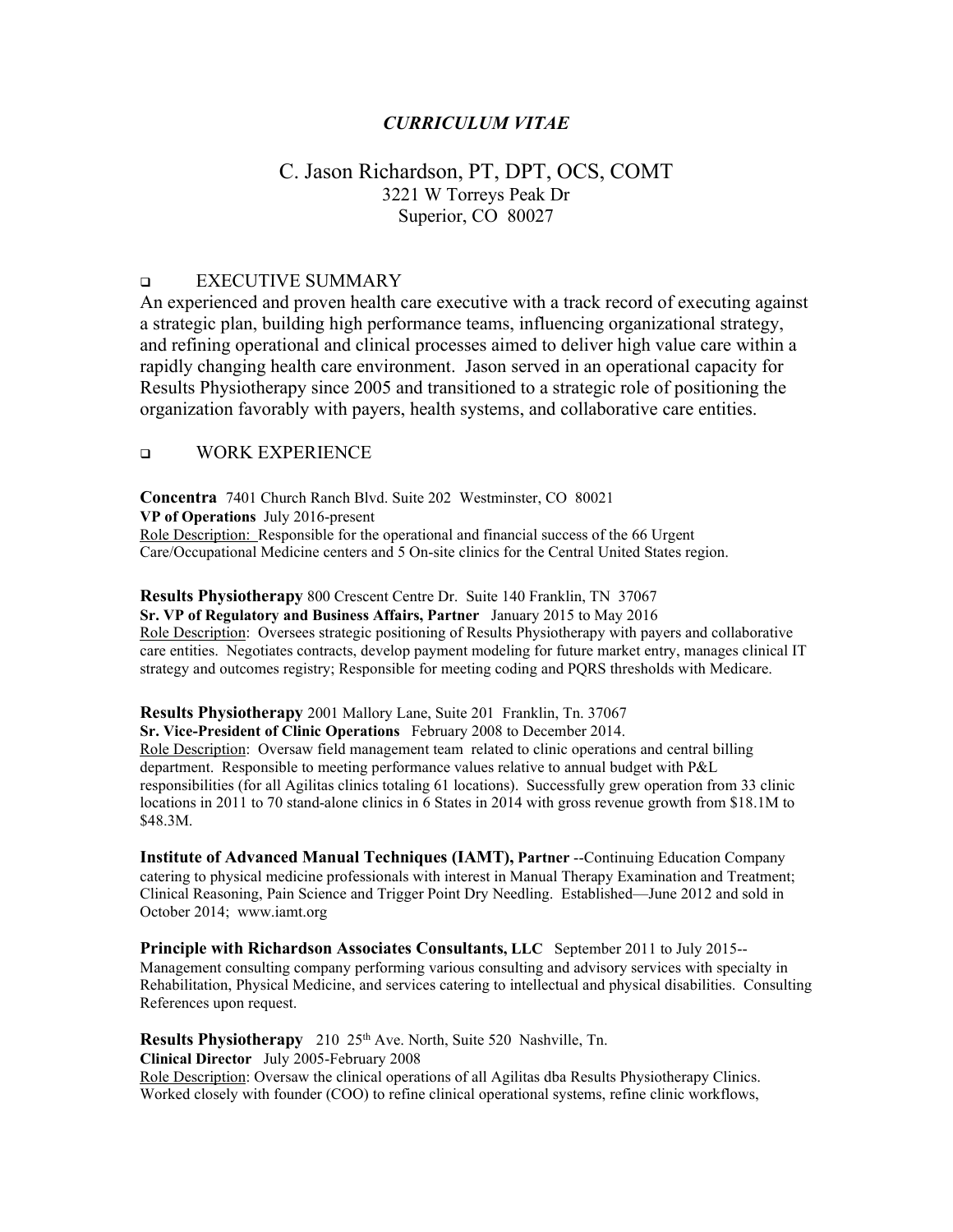developed and implement clinical compliance training, development of clinical recruiting pipeline, operational reporting and company benchmarking. P&L responsibility for all Agilitas clinics

**Results Physiotherapy** 741 President Place, Suite 130 Smyrna, Tn.

**OHS/Workers' Compensation Director and Clinical Compliance Officer** September 2003-July 2005 Role Description: Responsible for development and training of workers' comp operations and clinical brand for 13 stand-alone clinics throughout Tennessee. Developed training and performance tracking systems for occupational health product lines, clinical compliance standards, and defensible documentation training and auditing.

**Tracy Caulkins Physiotherapy (now Results Physiotherapy)** November 2002-September 2003 741 President Place, Suite 130 Smyrna, Tn. Title: Regional Therapy Director Smyrna, Lebanon, Murfreesboro, Southern Hills (South Nashville), & Parkview Clinics

**Concentra Medical Centers** 1421 Elm Hill Pike Nashville, Tn. Title: Clinic Director Dates: March 2000-November 2002

**Lexington Clinic Sports Medicine** 1221 S. Broadway Lexington, Ky. Title: Staff Therapist Dates: June 1998-March 2000

### **ADJUNCT PROFESSOR**

University of Montana, School of Business Administration and Physical Therapy 2015-present

Belmont University, School of Physical Therapy 2009-2014

Rehab Essentials—Content for Business Certificate Course 2015-present

### **EDUCATION**

Shenandoah University Doctoral Program for Physical Therapy, Winchester, Virginia Doctorate of Physical Therapy Awarded: December 2004

Shenandoah University Program in Physical Therapy, Winchester, Virginia Masters in Physical Therapy Awarded: May 1998

Western Kentucky University, Bowling Green, Kentucky Bachelors of Science in Biology with Minor in Chemistry Awarded: May 1995 (Cum Laude, Golden Key Honors Society, Presidential Scholar)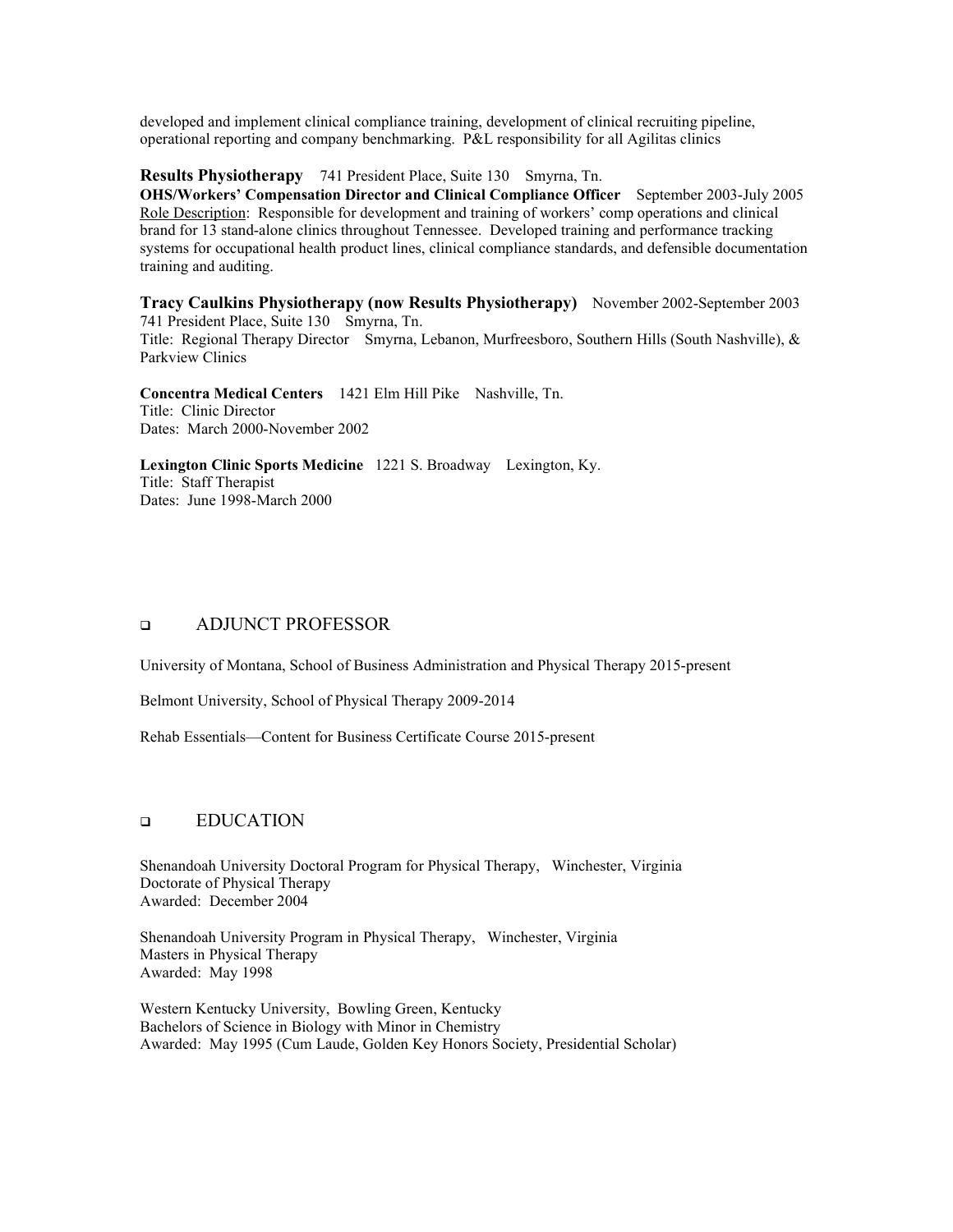#### **CERTIFICATIONS & CONTINUING EDUCATION**

- June 26-27, 2015 Building a World-Class Service Organization and Situational Leadership Training. Jennifer Green-Wilson and Brad Rex; 12 contact hours
- August 9-10, 2014 Business & Leadership Foundations and Principles Jennifer Green-Wilson, Institute for Business Literacy & Leadership; Institute of Advanced Musculoskeletal Treatments; 13 contact hours
- February 8-9, 2014 Reconceptualising Pain—Pain Science and Management Application—Lorimer Moseley, Institute of Advanced Musculoskeletal Treatments (IAMT); 14 contact hours
- September 28, 2013 Tennessee Physical Therapy Association Fall meeting; Programming on Introduction to Dry Needling; Jim Hammrick, PT and Ken McMahon, PT. 3.75 contact hours
- September 27, 2013 Tennessee Physical Therapy Association Fall Meeting; Evidence Based Management of Hip and Knee OA; Adam Risinger, PT and Craig O'Neil, PT. 3.75 contact hours
- January 21-23, 2012 Trigger Point Dry Needling Course 1 Mohammad Reza Nourbakhsh, PT, PhD, OCS. 27 contact hours.
- November 2009-Current APTA Private Practice Section's Annual Conference—Attended Various Programming; Attended Committee and Task Force meetings (see below "Membership, Board Appointments, and Service" for specific involvement).
- February 2007-Current APTA's Combined Sections meetings—Attended Various Programming sponsored by the Orthopedic, Private Practice, and Sports Sections.
- July 2010 Maitland Australian Physiotherapy Seminars— Certified Orthopedic Manual Therapist (COMT)—Passed Examination and Practical July 10, 2010.
- March 2006 ABPTS--Board Certified Orthopedic Clinical Specialist
- Maitland Australian Physiotherapy Seminars (MAPS): MT-1, MT-2, MT-3, MT-4, MT-S, MT-O
- Spring 2005 APTA Clinical Instructor Certification—Belmont University
- January 2005 Musculoskeletal Disorders and Ergonomics Certification—Back School of Atlanta—Certified Ergonomic Assessment Specialist
- December 2004 and 05 APTA Reimbursement forum—representing TPTA
- September 2004 David Butler and NOI-Explain and Manage Pain
- April 2004 Michael Heynen-Mitchem Rehab Clinic-Manipulative Techniques and Current Trends in Australian Physiotherapy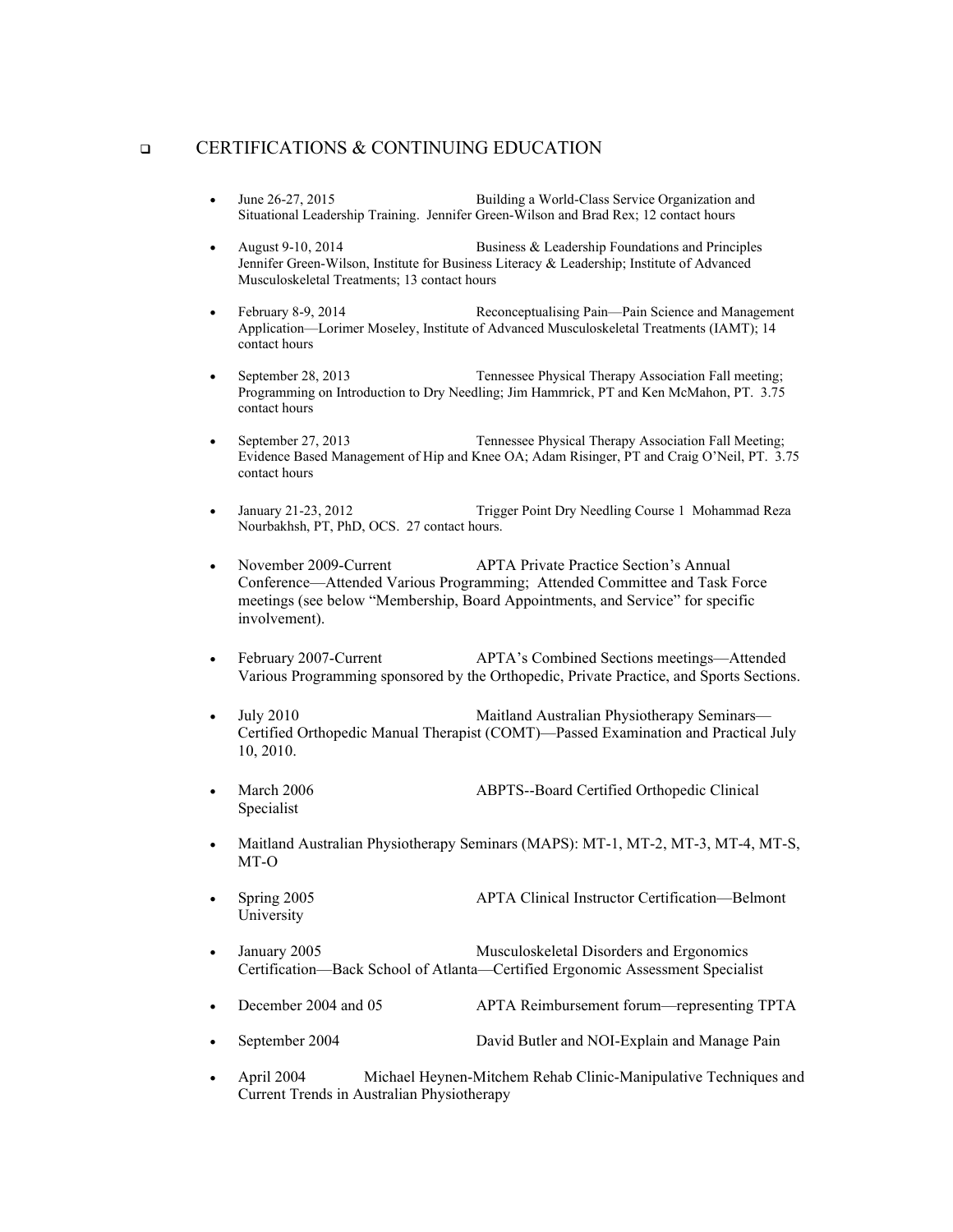- February 2004 APTA CSM Pre-Conference—CSI-- Management of the w/c LBP patient
- June 2003 David Butler Neural Mobilization, TCPC--Nashville
- University of St. Augustine/Stanley Paris Manual Therapy and Manipulation Tract September 2002 S3 Spinal Manipulation Atlanta, Georgia April 2002 Spinal Manipulation Atlanta, Georgia April 2001 S1 Spinal Manipulation Atlanta, Georgia February 2001 E1 Extremity Manipulation Cincinnati,Ohio • August 1999, 1998 Lexington Clinic Sports Medicine Symposium Kinetic chain and Gary Gray based Functional Exercise.
- February 1999 Dogwood Institute LumboPelvicHip Complex Assessment and Treatment and Treatment

### **DEPRESENTATIONS**

Tennessee Physical Therapy Association Spring Meeting 2015—"Leveraging PT Value in New Delivery Models" and "Alternative Payment Model for Out-patient Rehab Services". Joint Presentation with Justin Moore from American Physical Therapy Association March 27, 2015; Nashville, TN; 3 contact hours

APTA Private Practice Section Annual Conference 2014—"A Maven, A Salesman, and a Connector Walk into a Bar… Conversations from Jason's Table". Michael Eisenhart, Jerry Durham, Jason Richardson November 6, 2014; Colorado Springs, CO; 1.5 contact hours

University of Pitt School of Health & Rehabilitation Sciences, Department of Physical Therapy— "Innovations for Transforming Physical Therapy Practice"; Pam Duncan, PT, PhD, Jason Richardson, DPT, OCS, COMT; Christopher Bise, MS, PT, DPT, OCS—April 15, 2014. 7 contact hours. Proceeds from course went toward the Foundation for Physical Therapy.

Institute of Private Practice Physical Therapy  $7<sup>th</sup>$  Annual Graham Sessions—TED Talk Presentation "Patient Centeredness and the PT Manual Physical Exam—Our Trump Card for Political and Regulatory Leverage" January 18, 2014; Salt Lake City, UT Excerpt posted: http://www.iamt.org/expertopinions/leveraging-public-demand-for-our-expertise-by-jason-richardson-vice-president-of-clinicaloperations-for-results-physiotherapy/

Tennessee Physical Therapy Association Fall Meeting 2013—"Health Care Reform, Policy and Payment— Where Do We Go From Here?" September 28, 2013; Memphis, TN 3.75 contact hours

American Physical Therapy Association's 2013 Annual Conference "Innovations in Practice: Collaborative Care Models" with Cathy Zarosinki, PT, Peter Rigby, PT, and Colleen Kigin, PT June 28, 2013; Salt Lake City, Utah. 1.5 contact hours

Tennessee Physical Therapy Association's 2013 Payor Forum. "Role of the Physical Therapists in a Reform Health Delivery Model". April 12, 2013; Nashville, TN. 1.5 contact hours

American Physical Therapy Association's 2013 Innovation Summit: "The Role of the Private Practice Physical Therapist in an ACO."—March 7-9, 2013. Washington, DC; 1 contact hour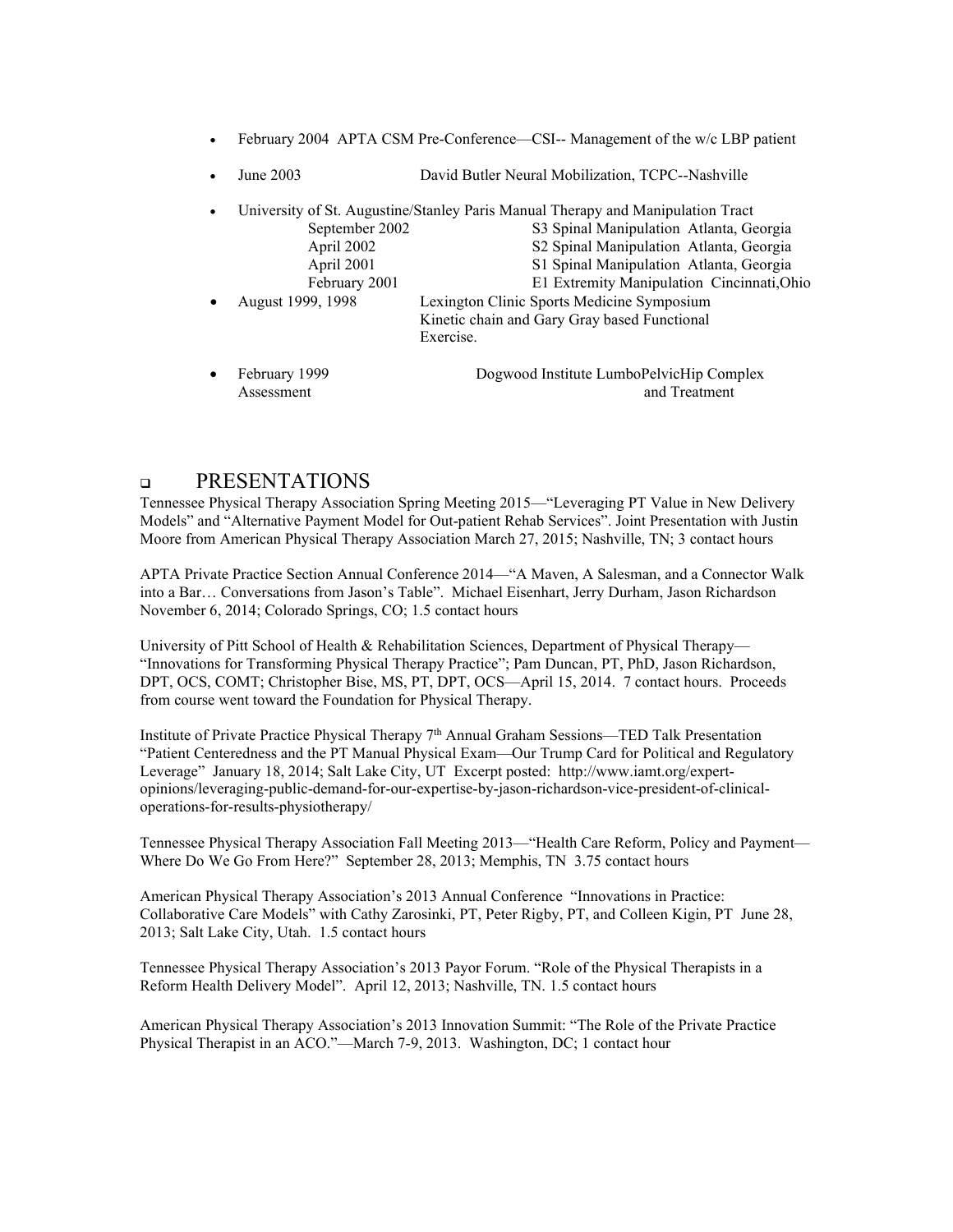American Physical Therapy Association's 2013 Combined Sections Meeting—"Butt/Foot Bias: Solving the Patellofemoral Dilemma." Presentation sponsored by the Sports Section on January 22, 2013; San Diego, California; 2 contact hours

American Physical Therapy Association's 2013 Combined Sections Meeting Oxford Debate Panelist on the impact of Referral for Profit on patient choice, health care costs, and the future of PT. Sponsored by the Student SIG. January 23, 2013; San Diego, California

Innovation Summit Podcast—Discussing Innovative practice models and remunerations models under ACOs and Patient-Centered Medical Homes. Recorded December 2012 with Dr. Anthony DeLitto, Professor and Chair at the University of Pittsburgh

American Physical Therapy Association's Annual Conference—June 9, 2012--"ACOs, Medical Homes, and the Future of Physical Therapy Practice." Tampa, FL

Belmont University's Department of Physical Therapy 2009 to 2013—guest lecturer/Adjunct Professor.

Tennessee Physical Therapy Spring Meeting -- April 9, 2011—"Paralyzed Butt Syndrome and Common Running Injuries"

Lipscomb University—February 19, 2011—"Paralyzed Butt Syndrome and Running Injuries and Barefoot Running: Is it for Me?"

American Physical Therapy Associations Combined Sections Meeting—Sponsored by the Health/Policy and Administration Section—February 10, 2011—"Referral for Profit Issues Affecting the Physical Therapy Profession"

Guest on "PT Talker" Podcast—January 2011—"Where Physical Therapy Fits With Accountable Care Organizations" http://pttalker.com/2011/01/where-physical-therapy-fits-in-accountable-care-organizations/

Tennessee Physical Therapy Fall Meeting—October 16-18, 2009—"Clinical Prediction Rules: Clinical Application for the Orthopedic Physical Therapist"

October 2010—TPTA Fall Meeting—Jackson, TN--Ethics and Referral for Profit Panel presentation

September 2010—APTAs State Government Affairs Forum—Portland, OR Referral for Profit presentation and panel discussion

Fall 2009 Two Day CEU presentation on current evidence in orthopedic manual assessment and treatment of Low Back and Neck Pain

September 11, 2009 Presentation to Tennessee insurance payors at the 2<sup>nd</sup> Annual TPTA Payor Forum

September 12, 2008 Presentation to Tennessee insurance payors at the 1<sup>st</sup> Annual TPTA Payor Forum on 'Who are Physical Therapists and What Do We Do', 'The Guide to Physical Therapy Practice', and 'The Orthopedic Physical Therapy Examination'—Attended by representatives of Blue Cross Blue Shield of Tennessee, Cigna, Americhoice, Amerigroup, Comp One, Healthsprings.

June 2007 Middle Tennessee Case Managers Association—"The latest evidence in successfully rehabbing pre and post-operative knee injuries" Nashville, TN 50+ in attendance.

May 2006 Middle Tennessee Case Managers Association—"Incorporation of Manual Therapy Techniques to Improve Functional Outcomes when Treating the Injured Worker." Nashville, TN. 42 in attendance.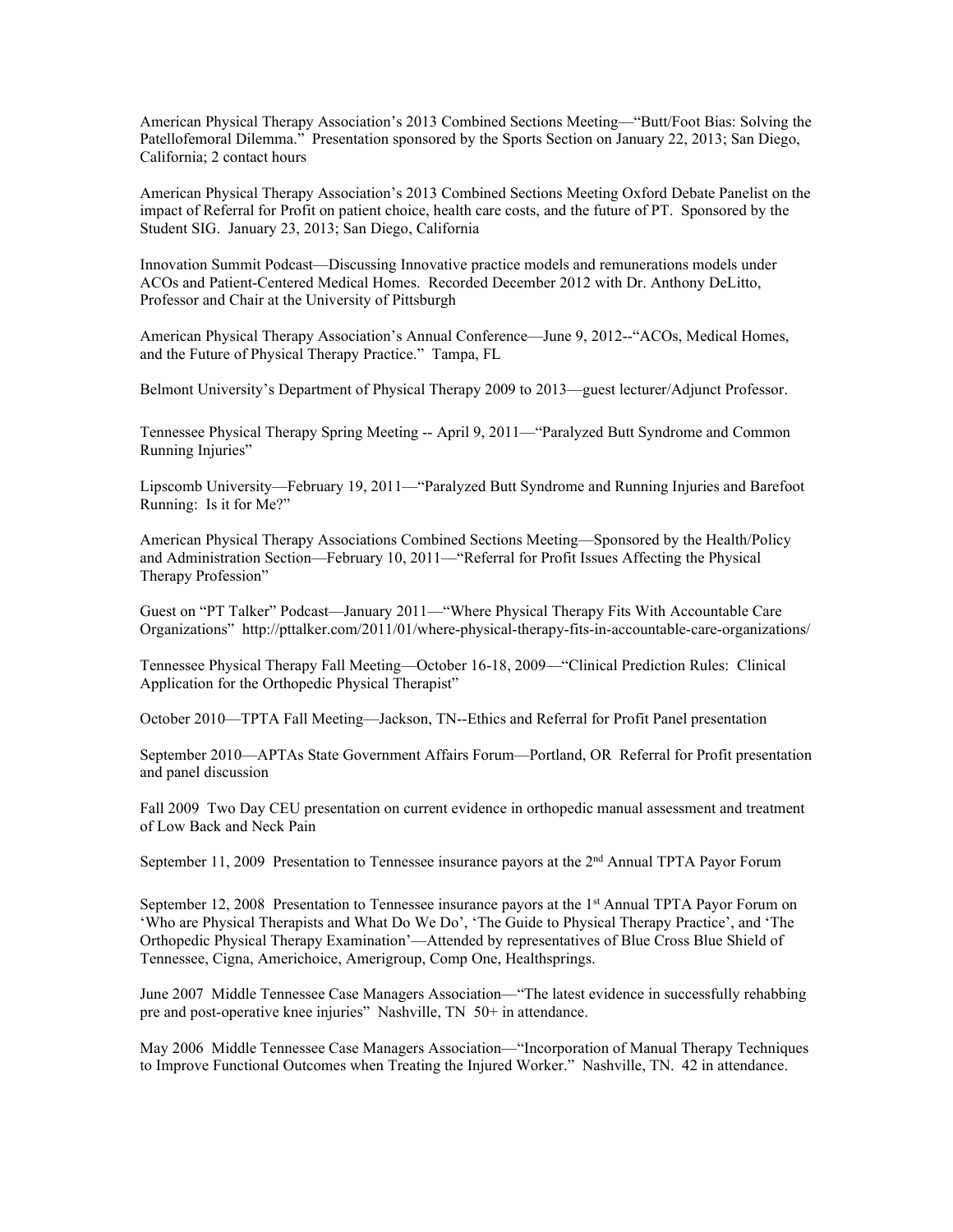April 10-11, 2006 Tennessee Department of Labor & Workforce Development-- 9<sup>th</sup> Annual Tennessee Workers' Compensation Education Conference—"Conservative Management--Physical Therapy Management of Work-Related Low Back Pain". Nashville, TN 400+ in attendance.

2005 TPTA Fall Meeting—"Effective management of the injured worker" Jackson, TN 21 in attendance.

Tracy Caulkins Physiotherapy Centers Continuing Education Courses Presentations:

| January 2004   | Functional Progression for the Injured Shoulder of Throwing Athletes and the<br>Industrial Athlete—What is the evidence?                     |
|----------------|----------------------------------------------------------------------------------------------------------------------------------------------|
| September 2003 | PT Case Management of the Injured Worker: Sports Medicine Approach, Early<br>Intervention, Halo Effect, and Successful Treatment Strategies. |

Numerous lunch and learn presentations to regional case managers and statewide industries on various topics—including CCM certified CEU presentations.

# Honors and Awards

2013 Tennessee Physical Therapy Association's Outstanding Service Award winner

2008 Shenandoah University Alumni association profiled in *Alumni Magazine* as "Alumni Success Story".

2008 Nominated for Shenandoah University Alumni Award in the category of Outstanding Alumni and Young Career Award by the Shenandoah Universities Alumni Board of Directors.

2008 & 2010 Cambridge Who's Who of Young Executives

2007 Results Physiotherapy Recognition of Service (5 years)

2001 Tennessee Bicycle Racing Association Mountain Bike Series Points Champion

# **Publications**

*Orthopedic Physical Therapy Practice* Volume 21, Number 1 2009—"Treatment of Cervicogenic Headaches Using Mulligan 'SNAGS' and Postural Re-education: A Case Report

Frequent contributor to content for APTA's Private Practice Section's monthly publication—"Impact Magazine"—2008 to current.

*Volunteer Voice* Fall 2008 Volume 31—"Third Party Payor Management of Therapy Services—We Can Change the Current Trends."

*Volunteer Voice* Spring 2007 Volume 27—"Where do PTs Fit in with New Managed Care Strategies?"

Frequent contributor to the Evidence in Motion and APTA's 'Move Forward' blog

Professional Blog Spot—Posterous and Evidence in Motion's Blog/jasonrichardson and Twitter @TNBackPain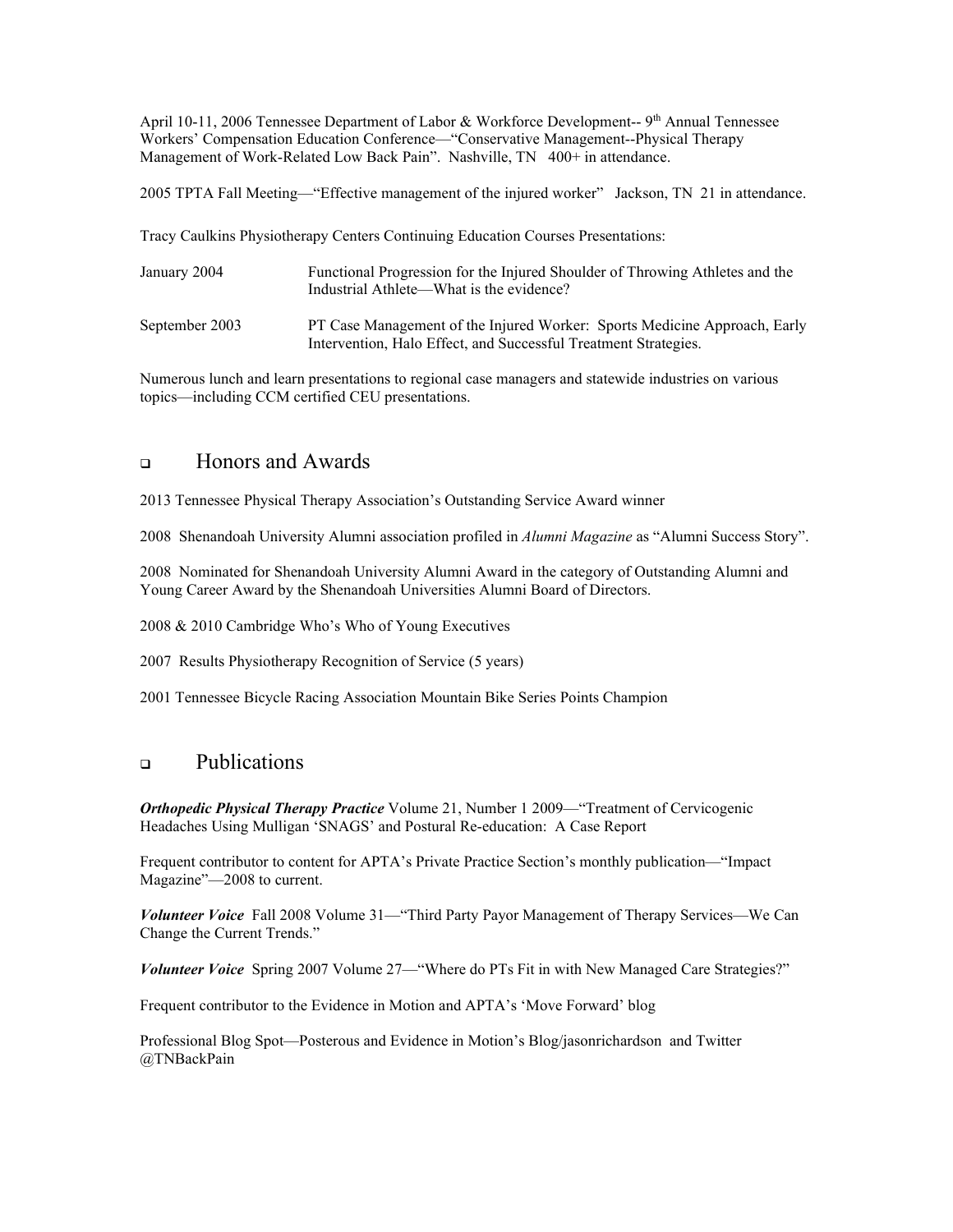# Membership, Board Appointments, and Service

Source Medical Strategic Advisory Board—August 2015-Current

APTA's Public Policy and Advocacy Committee (PPAC) July 2013 to Current

APTA Private Practice Section, Board Member 2014 - 2015 Board Liaison to Impact Magazine Editorial Board Board Liaison to PPS Government Affairs Committee Board Liaison to Task force on Healthcare and Payment Strategy

Private Practice Section (of APTA) Government Affairs Committee member July 2013-July 2014; Board Liaison July 2014 to Current

Tennessee Physical Therapy Association—Legislative Committee Task Force on Dry Needling. Task to develop and execute our legislative and regulatory strategy for eliminating boundary's to practice. Successfully influenced Licensure Board to outline a position on trigger point dry needling which ultimately led to full scope provisions within Tennessee's practice act. July 2011 to July 2012; Legislative Grass Roots July 2014 through May 2015.

American Physical Therapy Association Alternative Payment System (APS) Task Force Member—August 1, 2012 to February, 2014.

American Physical Therapy Association—Private Practice Section Accountable Care Organization Task Force Member-- January 2012 and rolled into the Payment Policy Committee January 2013

United Health Care (UHC)/Optum—Physical Therapy Advisory Council—August 2011 to December 2014

Nashville Health Care Council—Leadership Health Care Member January 2012 to December 2015 http://www.healthcarecouncil.com/leadership\_health\_care.aspx

Physical Therapy Business Alliance—Founders Circle Member—March, 2011 to Current http://www.ptballiance.org/

Physical Therapy Political Action Committee (PT-PAC.org)—Eagle Club Status Member 2011 to Current

American Physical Therapy Association—Referral For Profit Committee member from July 2009 to July 2011

Spinal Manipulation Task Force Member—Reports to the Tennessee Board of Physical Therapy. Charged with advising board on position statement regarding PT manipulation. Appointed August 17, 2007 to July 1, 2009

Tennessee Physical Therapy Association Executive Board Member—Elected as Secretary July 2006-2008; Re-elected to 2nd term 2008-2011.

International Summit on Direct Access and Advanced Scope of Practice in Physical Therapy—Participant and Contributor—October 22-24, 2009; Washington, DC

Physical Therapy Political Action Committee—Century Member since 2009-2012; Double Eagle Member since October 2012

Tennessee Physical Therapy Association--Board of Directors as Practice Chair—July 2005—April 2006

Tennessee Physical Therapy Association Nashville District Practice Chair—July 2004 to July 2005